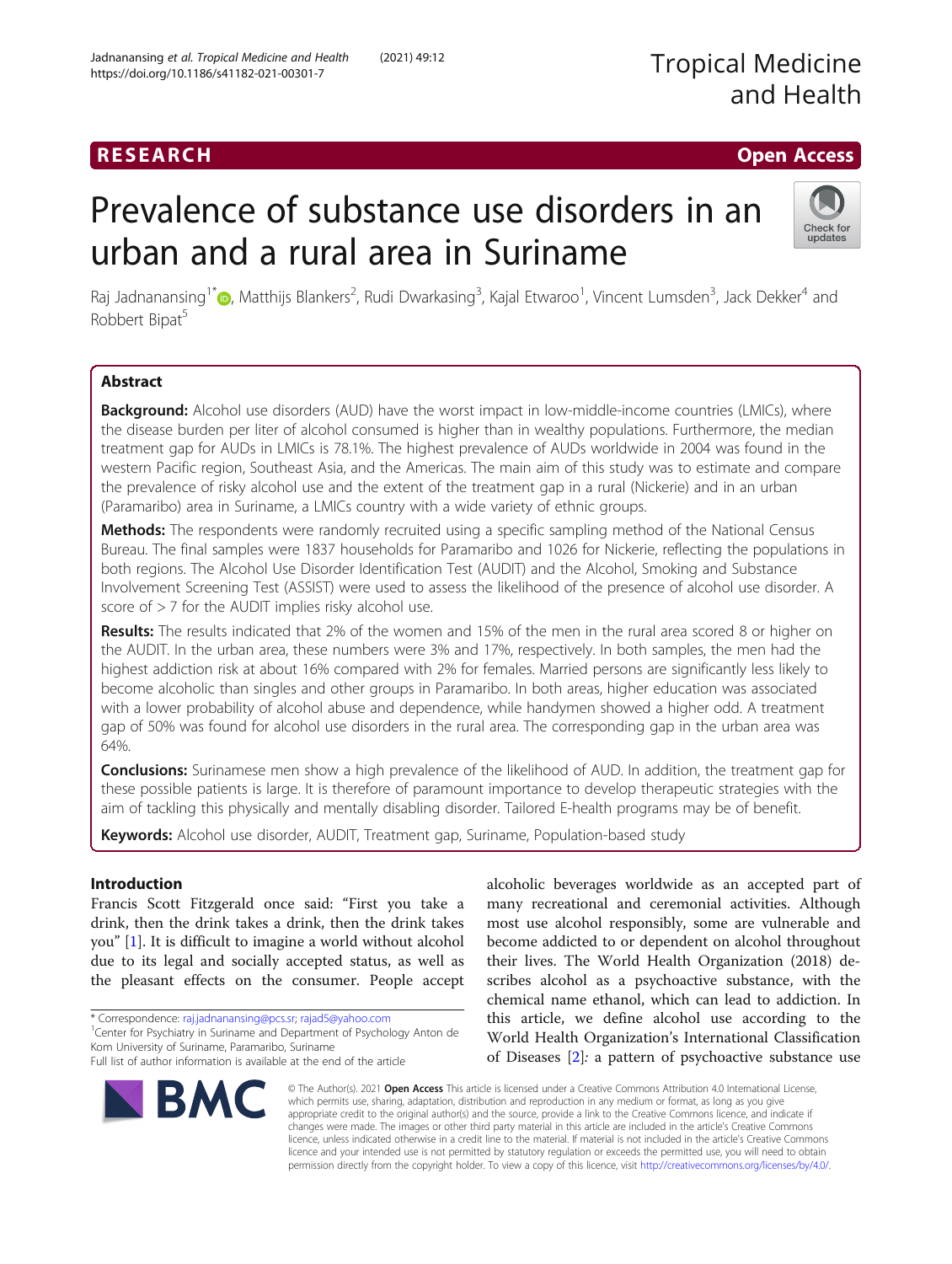that causes damage to health at the personal, familial, social, physical  $[3, 4]$  $[3, 4]$  $[3, 4]$  $[3, 4]$ , or mental levels  $[5]$  $[5]$  $[5]$ .

Alcohol consumption and problems related to alcohol vary widely around the world but the burden of disease and death remains significant in most countries [\[2\]](#page-8-0). This is of particular concern in the WHO region of the American continent, which consists of at least 35 countries and more than a billion inhabitants. The consumption per capita in this region is estimated to be 30% higher than the global average. In addition, binge drinking has increased among both boys and girls over the past 5 years in this region [\[2](#page-8-0)].

Other substances apart from alcohol—like cocaine, cannabis, tobacco, and even sleeping pills or sedatives seem to cause addiction worldwide as well. Drug abuse is an intense and often intentional misuse of drugs [\[6](#page-8-0)]. As with alcohol, the abuse of drugs can also lead to dependence or addiction. The collective term for the abuse of alcohol and drugs is substance use disorder and its epidemiology seems to be dependent on cultural values, beliefs, and attitudes to drug use, which are quite variable across cultures and geographical regions [[6\]](#page-8-0).

Various drugs can be abused, including illegal drugs (such as heroin and cannabis), prescription medicines (pain killers, sleeping pills), and other over-the-counter drugs (antitussive agents) that can be bought in supermarkets. The World Health Organization (2014) defines substance abuse as "the harmful or hazardous use of psychoactive substances, including alcohol and illicit drugs" [\[7](#page-8-0)].

Alcohol consumption represents the principal risk factor for disease and disability in middle-income countries [[2](#page-8-0)]. The current article focuses on Suriname, a South American country categorized by the World Health Organization as a low-middle-income country. The 2013 Suriname National Household Drug Prevalence Survey [\[8](#page-8-0)] showed that alcohol was one of the most commonly used psychoactive substances in Suriname. Sex differences in alcohol use and health outcomes in middle-income and low-income countries are often found to be larger than in high-income countries [[9](#page-8-0)]. The annual prevalence of alcohol use disorders is estimated at 3.4% (women 1.7%, men 5.2%) in high-income countries in Europe [\[10\]](#page-8-0).

Suriname is a true multi-cultural society: the ancestors of the Surinamese people came from all over the world. The different population groups in Suriname live side by side peacefully in ten geographically defined areas called districts. The two areas where the current study was performed are the urban district Paramaribo and the rural district Nickerie. Rates of alcohol consumption and alcohol use disorders (AUD) can vary depending on geographic location and socio-economic circumstances. For instance, urban drug abusers are more likely to use cocaine and heroin, while rural drug abusers report more alcohol, opiate pain reliever, and stimulant use [[11](#page-8-0)]. It has been concluded in the past that living in a rural area was a protective factor against alcohol dependence. However, current research data suggest a positive correlation between living in a rural area and alcohol abuse [[12\]](#page-8-0).

The prevalence of drug use measured with the Composite International Diagnostic Interview Version 3.0 (CIDI 3) was about 5.8% in 1916 and about 5.6% in 2010/2012 in the Netherlands [\[13](#page-8-0)]. The prevalence of alcohol abuse and dependence was 4.6% in both studies. Male and young participants had a higher risk of substance abuse disorder, especially those with a lower education level, those who were single, those with low incomes, and those living in the larger cities [\[13](#page-8-0)]. A recent study in the Netherlands with the Alcohol Use Disorder Identification Test (AUDIT) revealed that 16.8% of the population engaged in risky alcohol use; the rate was 24.1% for men and 8.7% for women. The prevalence of risky alcohol use in respondents younger than 40 was about 25%, and 11% for respondents above 40. In addition, in a high-income country like the USA, the 12 month high-risk drinking rate was estimated to be about 12.6% in 2012–2013. A recent WHO report [[2\]](#page-8-0) concluded that alcohol dependence and harmful use were most prevalent in high-income countries (4.5% of adults had alcohol dependence and 3.9% engaged in harmful alcohol use). In lower-middle-income countries, these percentages were 1.2% for alcohol dependence and 2.4% for harmful use. Another report states that alcohol consumption in the future will increase most sharply in the low-middle-income countries (LMICs) [\[14\]](#page-8-0).

People with AUDs in LMICs remain untreated because they seek help for early alcohol-related problems from primary health care providers who are not trained to recognize the problem, [\[15](#page-8-0)] and alcohol-related problems are first addressed only when they are already severe and difficult to treat. Secondary prevention in earlier stages of drinking problems is virtually nonexistent, and many heavy drinkers who are at risk of developing an AUD in the future are not targeted by health interventions in LMICs [\[15](#page-8-0)]. The treatment gap for AUDs is a worldwide problem [[16](#page-8-0)] and it ranges from around 50% [[17](#page-8-0)] in industrial countries to 78% in LMICs [[18\]](#page-8-0). The reasons vary from simple neglect to stigma and physical and sociopsychological factors [\[11,](#page-8-0) [15,](#page-8-0) [18\]](#page-8-0).

The present study compared the prevalence of harmful alcohol use, the associated factors, and the treatment gap (respondents at risk but not in treatment) in a rural and an urban area of Suriname.

# Methods

# Study design

We conducted a large-scale investigation of substance abuse among the populations of Nickerie in 2015, and a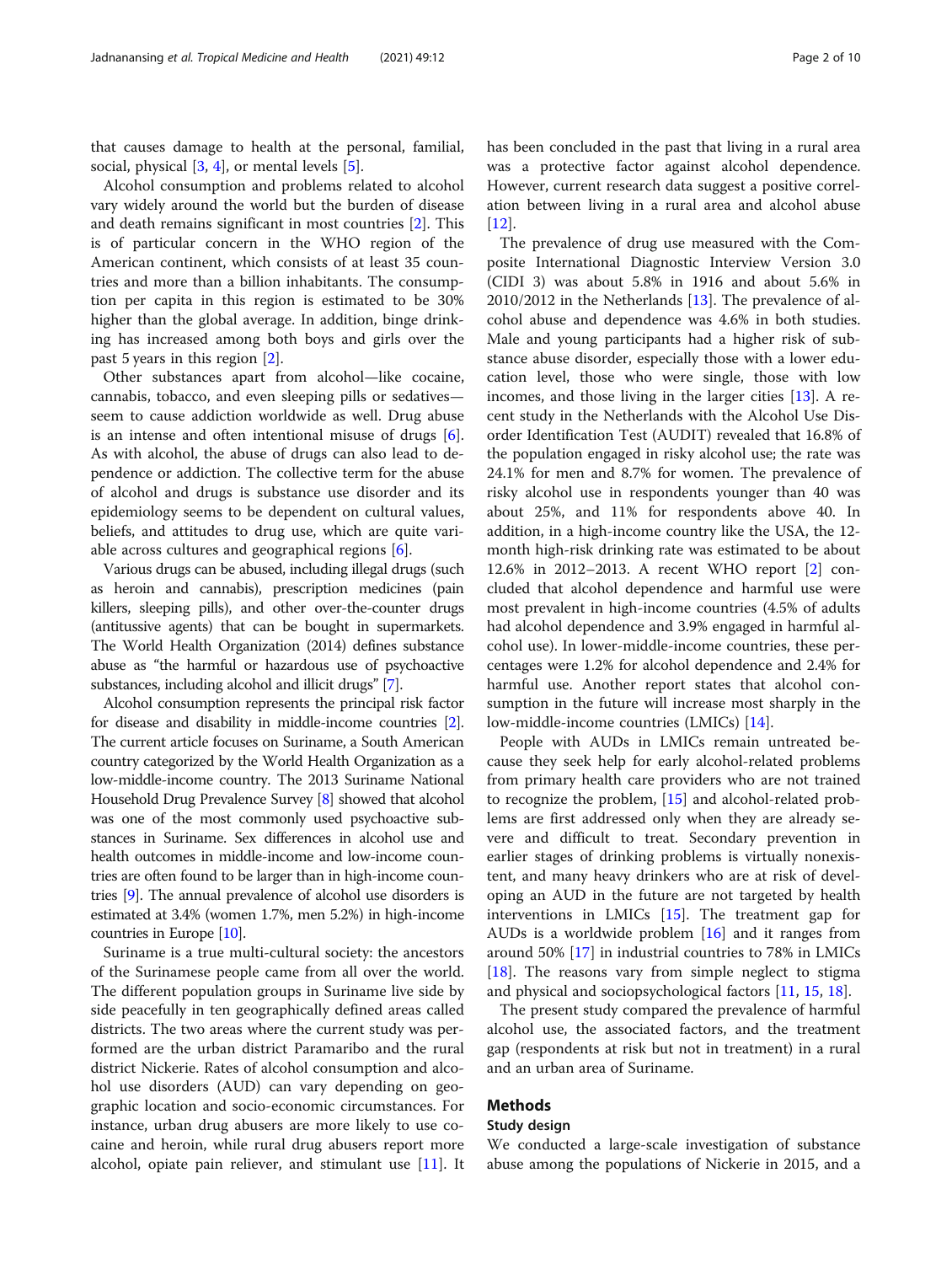similar investigation in Paramaribo in 2016. A largescale study of mental health had not been performed previously in Suriname. Our study covered 1837 households in Paramaribo and 1026 in Nickerie. This number was determined in close collaboration with the Algemeen Bureau voor de Statistiek (ABS) of Suriname (General Bureau of Statistics), where researchers and others can obtain adequate statistics.

# Setting

The Center for Psychiatry in Suriname (PCS) in Paramaribo initiated this large-scale survey in 2014 in collaboration with the VU University Amsterdam and Arkin in the Netherlands in the context of a twinning project, with Arkin funding the study [[19\]](#page-8-0). Suriname, a former Dutch colony, gained its independence and became a republic in 1975. Dutch is the official language but almost all inhabitants speak another language depending on the origin of their ancestry. The country has a population of around 600,000. In addition, almost 400, 000 people from at least three generations live in diaspora in the Netherlands. The result is that there is intensive bilateral travel between the two countries.

For the purpose of the survey, two districts were selected from all the districts of the country as a whole (Paramaribo, Wanica, Nickerie, Coronie, Saramacca, Commewijne, Para, Marowijne, Brokopondo, and Sipaliwini). Paramaribo, the country's capital, can be described as an urban, generally industrial, area, and Nickerie is a rural, mostly agricultural, area.

# Participants/respondents

The respondents were recruited in the two areas using a specific sampling method which was developed by ABS using a large sample of 10% of all households in each participating resort, which are smaller population units in each district. For large-scale research, ABS always establishes random samples for researchers. This is the most common way for researchers in Suriname to obtain a representative population for their research. The ABS selected the addresses of the respondents so as to ensure a balanced geographical distribution. The final samples consisted of 1837 households for Paramaribo and 1026 for Nickerie. This ratio reflects the relative number of households in the two areas. We expected to find 6% risky alcohol use in Paramaribo and 10% in Nickerie. To achieve a power of 0.95 ( $p = .05$ ), a projected sample size of  $n = 2600$  was calculated (two-sided tested) using an online calculator ([https://www.stat.ubc.ca/~rolling/stats/](https://www.stat.ubc.ca/~rolling/stats/size/n2.html) [size/n2.html\)](https://www.stat.ubc.ca/~rolling/stats/size/n2.html). In addition, we expected a response rate of at least 50%. Finally, we oversampled by about 10% to account for missing data, and this was easier in Paramaribo.

In the 23rd and the 42nd week of 2016, interviewers approached approximately 1100 and 2000 participants in Nickerie and Paramaribo, respectively. The respondents were required to give both written and oral consent for the study because not all of them were literate. The respondents who ultimately agreed to participate in the study were asked to complete a confidentiality form in order to safeguard their privacy. The interview was conducted in situ in a quiet location where the interviewer explained the aim of the study and asked the questions in the respondent's preferred language. The respondents were given enough time to complete the questionnaire and all interviews were collected and submitted electronically. Government authorities and the district police made protection arrangements for the interviewers.

# Assessment/instruments

The prevalence of alcohol consumption and abuse was assessed with two self-report questionnaires: the Alcohol Use Disorder Identification Test (AUDIT) and the Alcohol, Smoking and Substance Involvement Screening test (ASSIST).

# AUDIT

The AUDIT is a ten-item screening test for problematic alcohol use [\[20](#page-8-0)] developed by the World Health Organization. Items are scored on a 5-point Likert frequency scale,  $0 = \text{not at all to } 4 = \text{daily or almost daily.}$ The total score has a theoretical range of 0 to 40. A score of 0 to 7 indicates moderate drinking, while 8 to 15 indicates an increased risk of problematic alcohol consumption. A score of 16 to 19 points indicates high risk and 20 to 40 points an extreme likelihood of addiction and abuse. These values have been validated for industrialized countries but it is the first time that this kind of research has been performed for a multi-ethnic society with specific socio-economic characteristics such as Suriname. The current study used the cut-off of 8 or more as a measure for an increased risk of problematic alcohol consumption [[2\]](#page-8-0).

# ASSIST

The ASSIST is a screening instrument for alcohol, smoking, and other substance use. The instrument was developed by the World Health Organization (WHO) and an international team of researchers specialized in substance use. The ASSIST consists of nine questions about drug use at any moment and the respondents were also asked specifically for each substance covered by the questionnaire whether they had ever used that substance.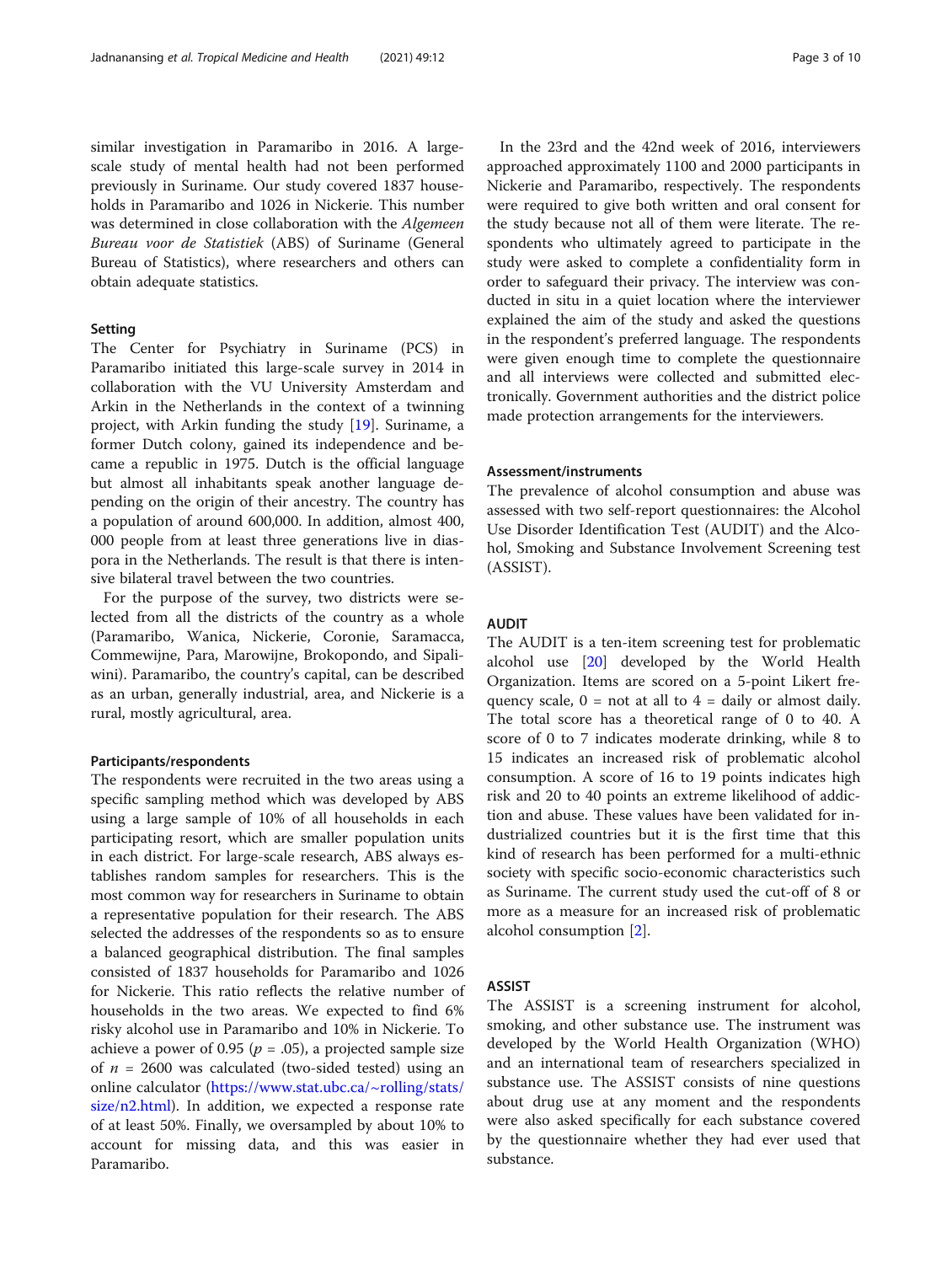# Treatment gap

After the assessment of the AUDIT, respondents were asked whether they had visited their family doctor or a hospital for the physical or mental health problems identified in the assessment. The treatment gap was calculated by estimating the percentage of subjects found to have an alcohol use disorder who did not seek help for physical or mental disorders related to alcohol use.

# Selection and training of interviewers

Before data collection began in Nickerie and Paramaribo, a small pilot study with thirty respondents was conducted in the regional health center to validate the research tool. After each day of collecting data in this pilot study, the group evaluated the difficulties they encountered, and completed questionnaire sheets with invalid or missing information were stored in a safe place.

The pilot study showed that the questionnaire had to be translated. Although Dutch is the principal language in both Nickerie and Paramaribo, the multi-cultural society of Suriname means that the inhabitants speak different languages and so the questionnaires sometimes had to be translated to make completion easier for respondents who spoke another language. Another conclusion to emerge from the pilot study was that the students who participated as interviewers required professional training. Before starting training, the students went through a selection process in which they were interviewed individually by psychiatrists.

That selection process involved looking at the background of the students and determining whether they had any prior experience with this kind of research. Students who spoke more than one language were preferred. A total of twenty students were ultimately selected to work on the study. During the training, which was given by professional psychologists and psychiatrists, all the important terms such as alcohol abuse were discussed first and then the students were told how to administer and score the questionnaire.

In the last few days of the training, different scenarios were practiced with the students to prepare them for all types of situations in the field. The training lasted 2 weeks.

# **Statistics**

Differences in the demographic characteristics of Paramaribo and Nickerie, as well as the baseline characteristics of respondents with or without a risk of addiction (as stated above, AUDIT > 7) were compared using chi-squared  $(\chi^2)$  testing in the case of categorical variables. We used simple logistic regression to calculate the odds ratio for the demographic variables. In addition, we applied multivariable logistic regression analysis to evaluate demographic factors that may predict the risk of addiction. All statistical analyses were conducted using SPSS (version 26; IBM; NY).

SPSS and GraphPad for Prism version 8.3 were used for the quality assurance of the analyses. Data are presented as mean values (95% CI) unless noted otherwise. A  $p$  value < 0.05 was considered significant.

# Results

A total of 1837 participants were included in Paramaribo, 1065 women and 772 men. In Nickerie, there were 593 female participants and 433 men, bringing the number to a total of 1026. The entire study population therefore consisted of 2863 participants in the two regions.

Paramaribo has a population of 140,679 people, 51% female and 49% male, of whom 53% are younger than 40 and 47% older than 40. Nickerie has a population of 71, 867 people, 47% female and 53% male, of whom 52% are younger than 40 and 48% older than 40. There was a significantly higher number of elderly women and a significant underrepresentation of younger men in both samples. After analyzing the data, we found a ratio of 58% women ( $\chi^2$  = 35.6; df = 1; p = 0.000) in Paramaribo and 59% women in Nickerie ( $\chi^2$  = 46.9; df = 1; p = 0.000), of whom 54% were older than 40 years ( $\chi^2 = 13.3$ ; df = [1](#page-4-0);  $p = 0.000$ ) (Table 1).

We can therefore conclude that the samples were not significantly different in terms of age and gender than the populations of the two areas. However, we saw significant differences in marital status, number of children, ethnic background, and daily activity. In Nickerie, we found more married couples and fewer single people, more respondents with few children, and more with an Indian or Indonesian background. Furthermore, we found fewer respondents with a full-time job and more homemakers.

The first questions in the epidemiological study were the nine questions from the ASSIST questionnaire. The respondents were asked specifically whether they had used the substances covered by the questionnaire. Table [2](#page-4-0) shows the use percentages for each sample and the test quantities according to the possible differences between the samples.

Table [2](#page-4-0) indicates that respondents from Paramaribo stated significantly more often that they had used some kind of substance in the past—with the exception of cocaine, opiates, and volatile stuff—than those in Nickerie. In both samples, approximately 74% of the respondents had used alcohol; 44.6% in Paramaribo and 36.6% in Nickerie had used tobacco. These were therefore the most widely used substances.

The addiction risk determined by the Alcohol Use Disorders Identification Test (AUDIT) was 6.4% in Paramaribo and 5.8% in Nickerie. This is not a significant difference. In both areas, most respondents (about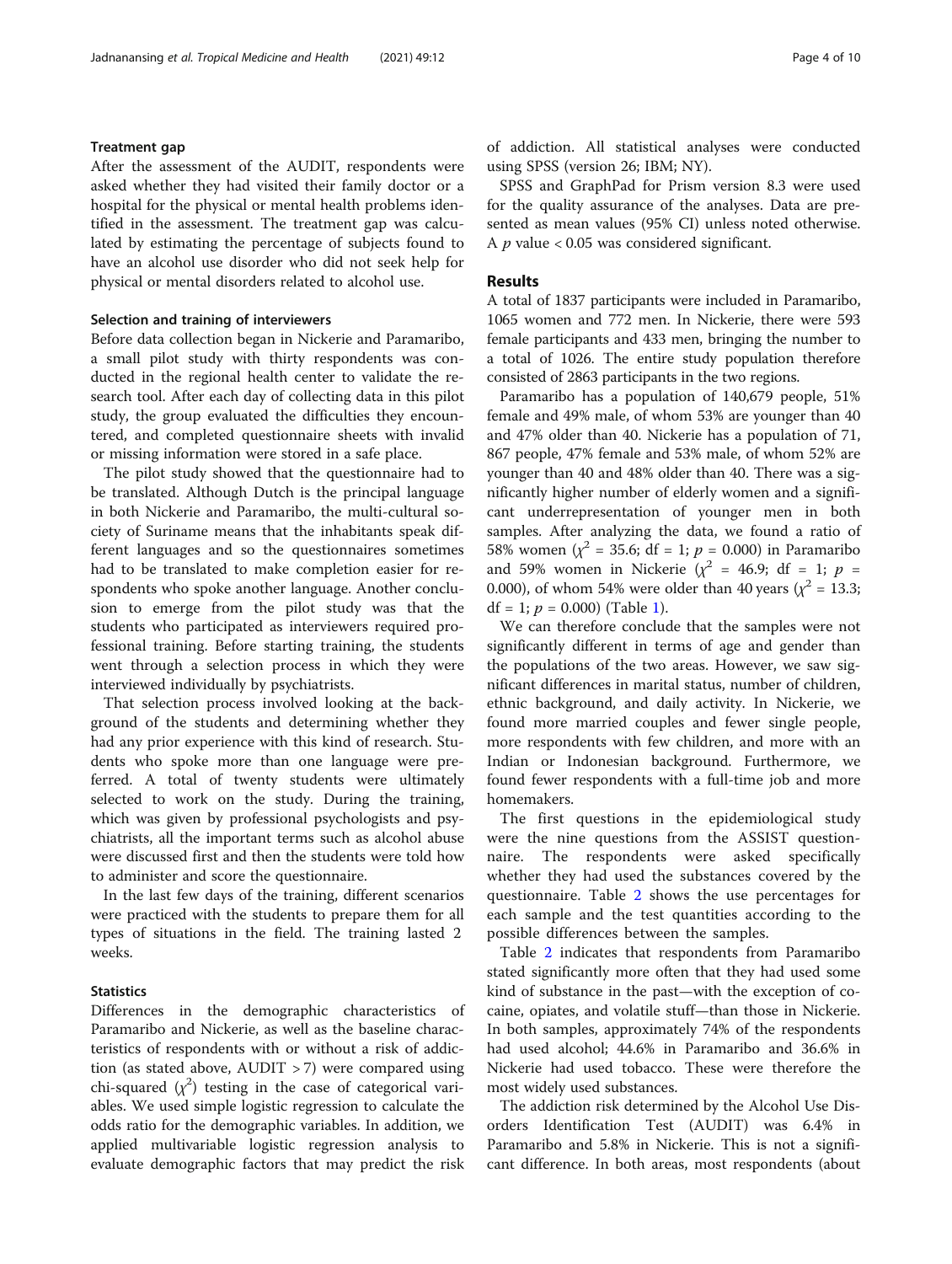| Variable           |                            | <b>Total</b> | Paramaribo   | <b>Nickerie</b> | p       |
|--------------------|----------------------------|--------------|--------------|-----------------|---------|
| Age (median (SD))  |                            | 39.97 (14.2) | 39.77 (14.3) | 40.32 (13.8)    | 0.32    |
| Gender             | Female                     | 1658 (57%)   | 1065 (58%)   | 593 (57.8%)     | 0.93    |
| Education          | Low                        | 1590 (62%)   | 936 (60.8%)  | 654 (63.8%)     | $0.00*$ |
|                    | Secondary                  | 824 (32.1%)  | 466 (30.3%)  | 358 (34.9%)     |         |
|                    | High                       | 150 (5.9%)   | 137 (8.9%)   | 13 (1.3%)       |         |
| Marital Status     | Single                     | 1151 (40.2%) | 877 (47.7%)  | 274 (26.7%)     | $0.00*$ |
|                    | Married                    | 978 (34.2%)  | 484 (26.3%)  | 494 (48.2%)     |         |
|                    | Widow                      | 104 (3.6%)   | 62 (3.4%)    | 42 (4.1%)       |         |
|                    | Divorced                   | 133 (4.6%)   | 75 (4.1%)    | 58 (5.7%)       |         |
|                    | Concubinate                | 443 (15.5%)  | 296 (16.1%)  | 147 (14.3%)     |         |
|                    | Long-distance relationship | 53 (1.9%)    | 43 (2.3%)    | 10 (1.0%)       |         |
| Number of children |                            | 1.36(1.9)    | 1.47(2.1)    | 1.16(1.8)       | $0.00*$ |
| Ethnic background  | West Indians               | 1058 (37%)   | 424 (23.1%)  | 634 (61.9%)     | $0.00*$ |
|                    | Creole                     | 626 (21.9%)  | 531 (28%)    | 95 (9.3%)       |         |
|                    | Maroon                     | 222 (7.8%)   | 216 (11.8%)  | $6(0.6\%)$      |         |
|                    | Javanese                   | 368 (12.9%)  | 187 (10.2%)  | 181 (17.7%)     |         |
|                    | Mixed                      | 474 (16.6%)  | 395 (21.5%)  | 79 (7.7%)       |         |
|                    | Different                  | 113 (3.9%)   | 84 (4.6%)    | 29 (2.8%)       |         |
| Daily activity     | Student                    | 328 (11.5%)  | 234 (12.7%)  | 94 (9.3%)       | $0.00*$ |
|                    | Working part-time          | 172 (6%)     | 104 (5.7%)   | 68 (6.7%)       |         |
|                    | Working full-time          | 1274 (44.7%) | 939 (51.1%)  | 335 (33%)       |         |
|                    | Unemployed/jobseeker       | 212 (7.4%)   | 111 (6%)     | 101 (10%)       |         |
|                    | Homemakers                 | 602 (21.1%)  | 274 (14.9%)  | 328 (32.3%)     |         |
|                    | Handyman                   | 83 (2.9%)    | 38 (2.1%)    | 45 (4.4%)       |         |
|                    | Retired                    | 181 (6.3%)   | 137 (7.5%)   | 44 (4.3%)       |         |
|                    |                            |              |              |                 |         |

<span id="page-4-0"></span>Table 1 Demographics of the Paramaribo and Nickerie samples

 $*_p$  < 0.05 for ratio. Low education is up to primary school, secondary education is up to high school, and high education is comparable with university or college degree

# Table 2 Differences between Paramaribo and Nickerie regarding substance use

| Question                                                                                                                | Paramaribo  | <b>Nickerie</b> | p        |
|-------------------------------------------------------------------------------------------------------------------------|-------------|-----------------|----------|
|                                                                                                                         | Yes         | Yes             |          |
| 1. Have you ever used tobacco products (cigarettes, cigars, tobacco, etc.) in your life?                                | 820 (44.6%) | 376 (36.6%)     | $0.000*$ |
| 2. Have you ever used alcoholic beverages (beer, wine, spirits, shooters, alcopops, mixed, drinks etc.) in your life?   | 1396 (76%)  | 738 (71.9%)     | $0.017*$ |
| 3. Have you ever used cannabis (marijuana, weed, hash, etc.) in your life?                                              | 247 (13.4%) | 73 (7.1%)       | $0.017*$ |
| 4. Have you ever used stimulants (type amphetamine) in your life?                                                       | 29 (1.6%)   | 7(0.7%)         | $0.039*$ |
| 5. Have you ever used cocaine (coke, crack, base coke, etc.) in your life?                                              | 33 (1.8%)   | 20 (2%)         | 0.768    |
| 6. Have you ever used volatile snuff/inhalation in your life?                                                           | 36 (2%)     | 7(0.7%)         | 0.070    |
| 7. Have you ever used sleeping aids and tranguilizers in your life?                                                     | 230 (12.5%) | 102 (10%)       | $0.040*$ |
| 8. Have you ever used hallucinogens (LSD, mushrooms, PCP, ketamine, special K, mescaline) in your life?                 | 11 (0.6%)   | $1(0.1\%)$      | $0.046*$ |
| 9. Have you ever used opiates (heroin, morphine, methadone, subutex, suboxone, buprenorphine, codeine)<br>in your life? | $11(0.6\%)$ | 38 (3.7%)       | $0.000*$ |

 $*p < 0.05$  for ratio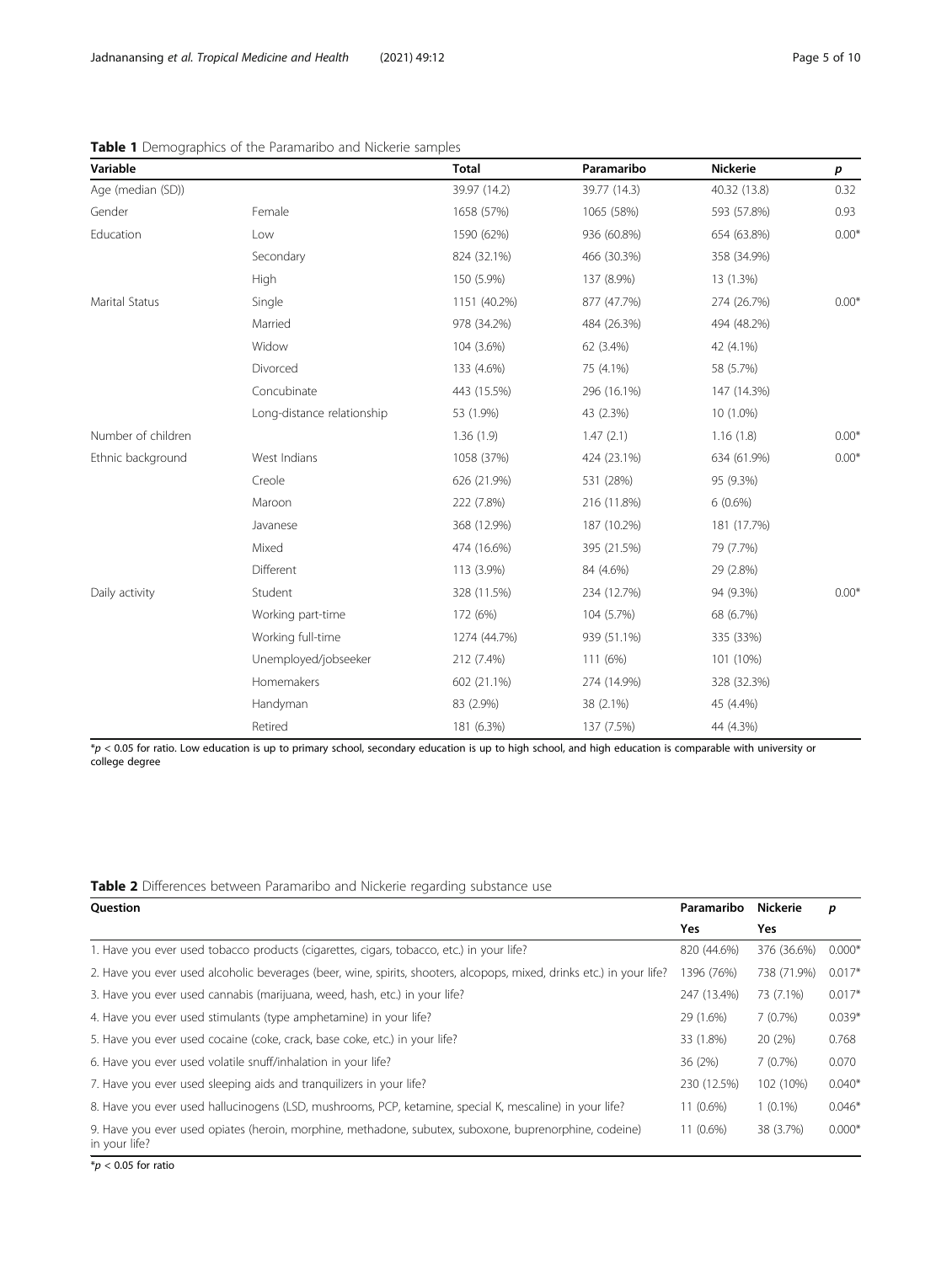93%) were not at risk (AUDIT score 0–7). A group of about 6% had a medium risk (AUDIT score 8–15) and about 1% a high risk or probably addiction and abuse (AUDIT score  $> 15$ ).

Tables 3 and [4](#page-6-0) give an overview of the risk of addiction in the two samples for the different demographic categories. In Paramaribo, the risks for younger respondents (11%) and the male respondents (16.5%) were significantly higher with regard to age and gender. The respondents with the highest education had the lowest risk (2.9%) among all education levels. Single and divorced people had the highest risks (10.4% and 9.3%) for civil status and respondents with a Javanese background had the lowest risk (3.2%) when comparing ethnic background. The unemployed respondents and the handymen (a person employed to do occasional domestic repairs and minor renovations) had the highest risks (13.5% and 26.3%) among the occupations. In Nickerie, we saw three significant differences: the male respondents had the highest risk (15%), as did respondents with a mixed background (15.5%). People with a Javanese background had the lowest risk (3.2%) and the respondents working full-time and the handymen had the highest risks (10.1% and 28.9%). In subsequent analyses, we calculated that, in the age group under 40 years, the risk of addiction was about 18.5% in men and about 3% in women (in Paramaribo and in Nickerie). In the age group above 40 years, the risk of addiction was about 12.5% in men and about 1.3% in women. The risk for addiction is therefore particularly high in younger men, but not in women.

We used univariate logistic regression to calculate the odds ratios for addiction risk on the basis of education level, civil status, ethnic background, and daily activities for both men and women in both areas. We saw no significant differences in women for any of the categories

|  |  |  | Table 3 Overview of the risk for addiction in the two samples for the different demographic categories |  |
|--|--|--|--------------------------------------------------------------------------------------------------------|--|
|  |  |  |                                                                                                        |  |

| Variable              |                            | Paramaribo        | $\boldsymbol{p}$ | Nickerie          | $\boldsymbol{p}$ |
|-----------------------|----------------------------|-------------------|------------------|-------------------|------------------|
|                       |                            | Risky alcohol use |                  | Risky alcohol use |                  |
| Age                   | < 40                       | 101 (11%)         | $0.000*$         | 39 (8.3%)         | 0.334            |
|                       | >40                        | 53 (5.8%)         |                  | 37 (6.7%)         |                  |
| Gender                | Male                       | 127 (16.5%)       | $0.000*$         | 65 (15%)          | $0.000*$         |
|                       | Female                     | 27 (2.5%)         |                  | 11 (1.9%)         |                  |
| <b>Education</b>      | Low                        | 91 (9.7%)         | $0.000*$         | 54 (8.3%)         | 0.164            |
|                       | Secondary                  | 41 (8.8%)         |                  | 20 (5.6%)         |                  |
|                       | High                       | 4 (2.9%)          |                  | 2 (15.4%)         |                  |
| <b>Marital status</b> | Single                     | 91 (10.4%)        | $0.000*$         | 23 (8.4%)         | 0.072            |
|                       | Married                    | 24 (5%)           |                  | 32 (6.5%)         |                  |
|                       | Widow                      | $1(1.6\%)$        |                  | $0(0\%)$          |                  |
|                       | Divorced                   | 7 (9.3%)          |                  | 8 (13.8%)         |                  |
|                       | Concubinate                | 21 (7.1%)         |                  | 11 (7.5%)         |                  |
|                       | Long-distance relationship | 10 (23.3%)        |                  | 2(20%)            |                  |
| Ethnic background     | West Indian                | 36 (8.5%)         | $0.027*$         | 50 (7.9%)         | $0.021*$         |
|                       | Creole                     | 46 (8.7%)         |                  | 9(9.5%)           |                  |
|                       | Maroon                     | 21 (9.7%)         |                  | $0(0\%)$          |                  |
|                       | Javanese                   | 6 (3.2%)          |                  | 6(3.3%)           |                  |
|                       | Mixed                      | 32 (8.1%)         |                  | $5(6.3\%)$        |                  |
|                       | Different                  | 13 (15.5%)        |                  | 6 (20.7%)         |                  |
| Daily activity        | Student                    | 25 (10.7%)        | $0.000*$         | $3(3.2\%)$        | $0.000*$         |
|                       | Working part-time          | 13 (12.5%)        |                  | 9 (13.2%)         |                  |
|                       | Working full-time          | 81 (8.6%)         |                  | 34 (10.1%)        |                  |
|                       | Unemployed/jobseeker       | 15 (13.5%)        |                  | $6(5.9\%)$        |                  |
|                       | Homemakers                 | $3(1.1\%)$        |                  | 7(2.1%)           |                  |
|                       | Handyman                   | 10 (26.3%)        |                  | 13 (28.9%)        |                  |
|                       | Retired                    | $7(5.1\%)$        |                  | 4 (9.1%)          |                  |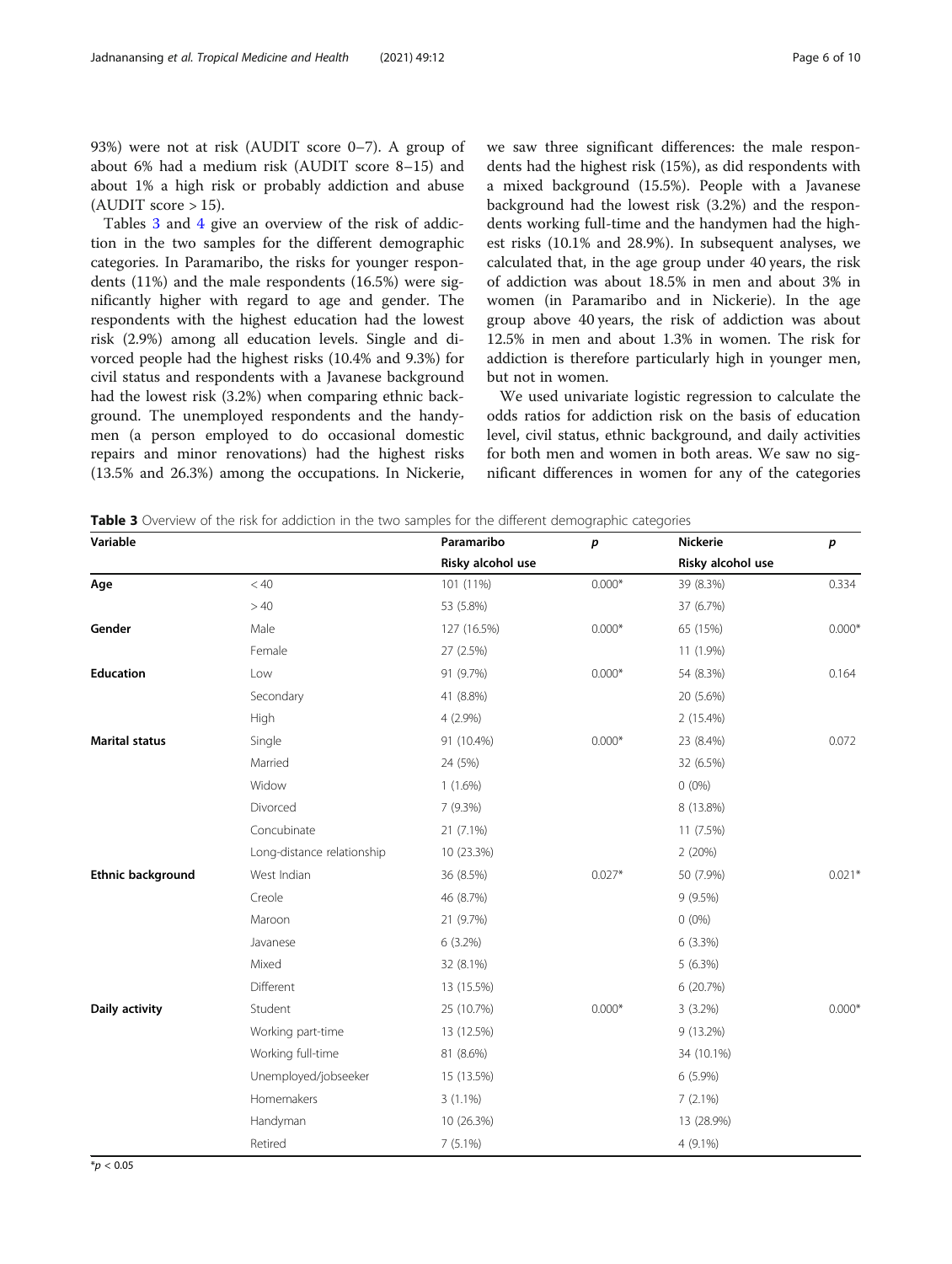|                     |                       |                                  | OR    | Lower 95% CI | Upper 95% Cl | p value |
|---------------------|-----------------------|----------------------------------|-------|--------------|--------------|---------|
| Step 1 <sup>ª</sup> | Gender                | Female                           | 0.149 | 0.096        | 0.229        | 0.000   |
|                     | Age                   | < 40                             | 1.741 | 1.210        | 2.506        | 0.003   |
|                     | Education             | High (ref)                       |       |              |              |         |
|                     |                       | Low                              | 3.146 | 1.318        | 7.506        | 0.010   |
|                     |                       | Secondary                        | 2.673 | 1.097        | 6.514        | 0.030   |
|                     | <b>Marital status</b> | Long-distance relationship (ref) |       |              |              |         |
|                     |                       | Single                           | 0.353 | 0.166        | 0.753        | 0.007   |
|                     |                       | Married                          | 0.297 | 0.130        | 0.680        | 0.004   |
|                     |                       | Widow                            | 0.097 | 0.011        | 0.846        | 0.035   |
|                     |                       | Divorced                         | 0.550 | 0.207        | 1.459        | 0.229   |
|                     |                       | Concubinate                      | 0.274 | 0.119        | 0.635        | 0.003   |
|                     | Ethnic background     | Different (ref)                  |       |              |              |         |
|                     |                       | West Indian                      | 0.474 | 0.252        | 0.892        | 0.021   |
|                     |                       | Creole                           | 0.478 | 0.247        | 0.922        | 0.028   |
|                     |                       | Maroon                           | 0.598 | 0.278        | 1.286        | 0.188   |
|                     |                       | Javanese                         | 0.173 | 0.075        | 0.398        | 0.000   |
|                     |                       | Mixed                            | 0.443 | 0.221        | 0.888        | 0.022   |
|                     | Daily activity        | Retired (ref)                    |       |              |              |         |
|                     |                       | Student                          | 0.720 | 0.301        | 1.721        | 0.460   |
|                     |                       | Working part-time                | 1.005 | 0.420        | 2.407        | 0.991   |
|                     |                       | Working full-time                | 0.913 | 0.440        | 1.897        | 0.808   |
|                     |                       | Unemployed                       | 0.969 | 0.416        | 2.256        | 0.941   |
|                     |                       | Homemakers                       | 0.463 | 0.169        | 1.267        | 0.134   |
|                     |                       | Handyman                         | 2.932 | 1.237        | 6.946        | 0.015   |
| Intercept           |                       |                                  | 0.343 |              |              | 0.149   |

<span id="page-6-0"></span>Table 4 Multivariable logistic regression for demographic characteristics associated with alcohol use disorder for both regions

aVariables entered in step 1: gender, age, education, marital status, ethnic background, and daily activity

in Paramaribo or Nickerie. We did find a significantly lower odds ratio for men with an Indonesian background (OR, 0.143; 95% CI, 0.036-0.574;  $p = 0.006$ ) in Nickerie than in the other groups. Male respondents with a lower or secondary education level had a higher OR (OR for low education, 4.971; 95% CI, 1.52–16.23; p = 0.008; OR for secondary education, 5.54; 95% CI, 1.64–18.71;  $p = 0.006$ ) than those with a higher education level in Paramaribo. There was no difference between single men and those in a long-distance relationship. Men who were married, divorced, or living with a partner all had a lower OR than those in a LAT relationship (OR married, 0.214; 95% CI, 0.084–0.0541;  $p = 0.001$ ; OR divorced, 0.269; 95% CI, 0.078–0.9362; p = 0.039; OR living together, 0.323; 95% CI, 0.124–0.843;  $p = 0.021$ .

All the demographic variables are significant predictors of addiction risk. However, predictive power is low (Cox and Snell R square 0.096 and Nagel R square 0.22).

Table 5 shows that 34 of a total of 154 respondents with a risk of addiction in Paramaribo, and 25 of 77

respondents with a risk of addiction in Nickerie, were receiving treatment for mental disorders. The treatment gaps were about 82% for Paramaribo and about 74% for Nickerie, with no significant difference ( $\chi^2$  = 2.4; df = 1;  $p = 0.12$ ). We did not assess those who sought treatment for physical but not mental disorders due to alcoholism, or vice-versa.

# **Discussion**

The two samples in this epidemiological study were representative for the general population in terms of sex and age. However, in the urban area, there were fewer

Table 5 Treatment (mental and physical) seeking for alcohol abuse and dependence

|                                 | <b>Nickerie</b> | Paramaribo |
|---------------------------------|-----------------|------------|
| Total AUDIT $>$ 7 and $<$ 20    | 77              | 154        |
| Number of treatment seeking (%) | 22 (31%)        | 29 (20%)   |
| Total AUDIT $>19$               | 6               | 11         |
| Numbers seeking treatment (%)   | 3(50%)          | 5(45%)     |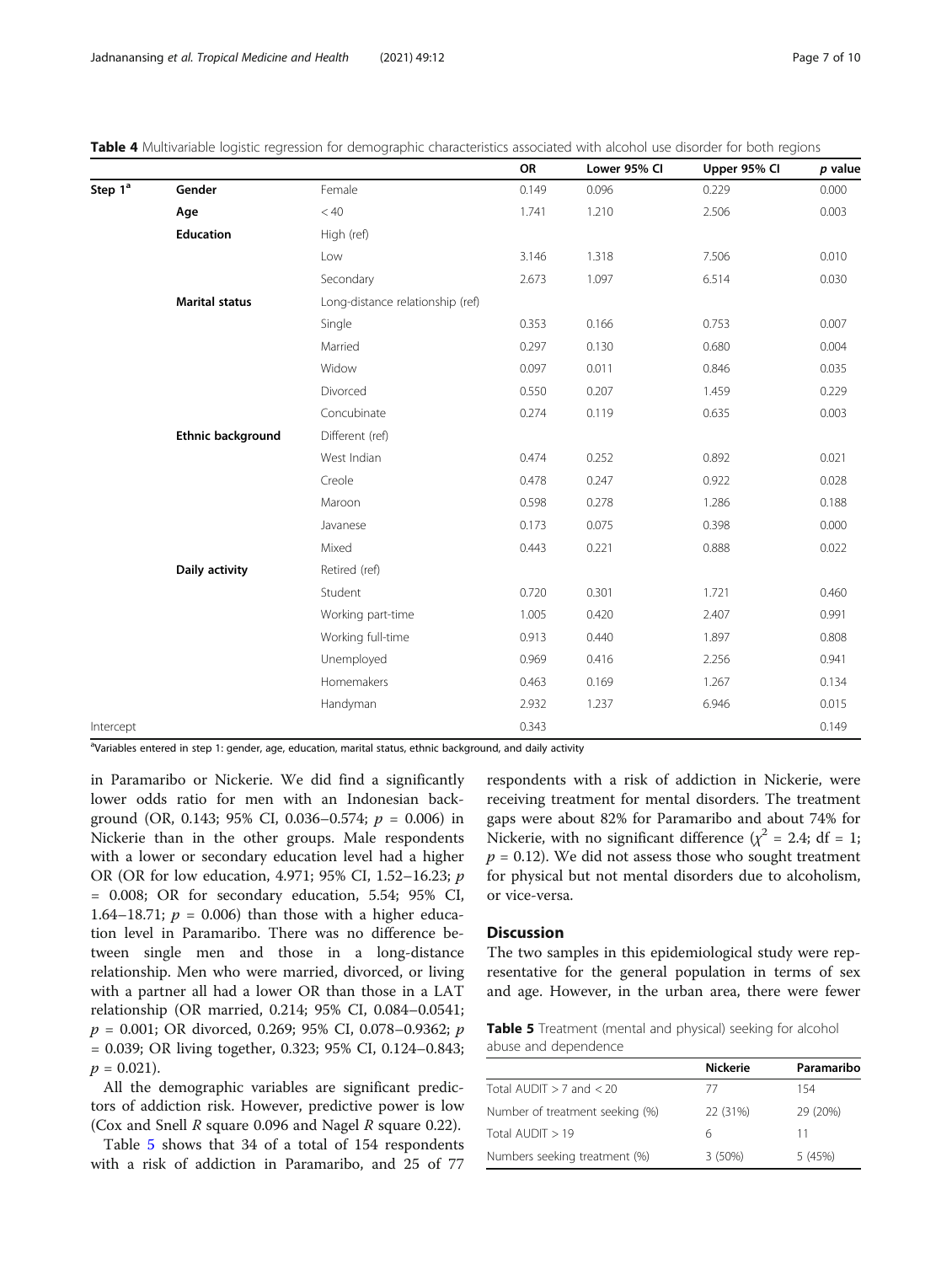single and more married respondents, more Creole and Maroon respondents, fewer West Indian and Javanese respondents, more respondents who work full-time, and fewer housewives. These significant differences are not entirely in line with the population structure in terms of sex and age of the two areas: there was a slight but significant overrepresentation in both samples of older women and a slight but significant underrepresentation of younger men.

Alcohol use disorder was about the same in both areas, 6.4% in the urban area and 5.8% in the rural area. So our expectation that the addiction risk in the rural area would be higher was not confirmed [\[12\]](#page-8-0). Approximately the same percentages are found in the Netherlands. However, in the latest WHO report on alcohol in the world, researchers concluded that the prevalence rates in lowermiddle-income countries were 1.2% for alcohol dependence and 2.4% for harmful use [\[2](#page-8-0)].

An addiction risk of about 6% in Suriname is therefore comparable with the Netherlands but not with lowermiddle-income countries [[21](#page-8-0)]. An increased emphasis on this high risk from the Surinamese mental health care system would therefore seem to be appropriate.

In both samples, the addiction risk was higher for men (at about 16%) than for females (2%). The odd ratios for the females in both areas were about the same for all the demographic features. We found that, in the case of men in the rural area, the lowest risk was in Javanese males. In the urban area, the risk factors were low/secondary education, single, and widower. These findings also concur with foreign results. The percentages of risky alcohol use found were lower in the areas we studied than in the population of the Netherlands. Risky alcohol use was found in approximately 17% of Surinamese males compared with 24.1% of Dutch males. Risky alcohol use was seen in approximately 2% of Surinamese women as compared with 8.7% of Dutch women [\[22\]](#page-8-0).

Predictive power for addiction risk was low. The higher prevalence of risky alcohol use in men is in complete accordance with international trends [\[2](#page-8-0)]. This is also true for the high prevalence in younger males and a lower but substantial prevalence above age 40 in male subjects [\[2\]](#page-8-0), a pattern that has mainly been observed in the USA [[23](#page-8-0)–[25](#page-8-0)].

According to the World Health Organization, the male/female ratio for heavy drinking in low-middleincome countries is about 2.6 [[2\]](#page-8-0). Our study found a higher odds ratio. A possible explanation could be that drinking in women is socially less acceptable in these societies, which consist mainly of descendants of people from Asia and Africa who have generally tried to maintain their cultural habits [[20,](#page-8-0) [26](#page-8-0)–[28](#page-8-0)]. However, the low prevalence at older ages in women contrasts with the results found in a study conducted in the Netherlands, where this rate increases with age and is highest in the older age groups of 40 years and more [[21](#page-8-0)].

This study clearly showed the effect of marital status and education level. Married persons are significantly less likely to become alcoholic than singles and other groups in Paramaribo. The effect of marriage in a study with twins has shown that sustained intimate relationships are associated with less alcohol consumption [\[29](#page-9-0)]. The reason we did not find clear evidence of this phenomenon in Nickerie remains obscure. In both areas, a lower risk of alcohol abuse and dependence was found to be correlated with higher educational level. A household study in the USA showed that a higher educational level was linked to a lower probability of alcoholism [[30\]](#page-9-0). The same study also concluded that ethnicity could mitigate the education effect and this could explain the slight deviations in the findings for Nickerie.

The finding of the higher risk for handymen is also found in other studies and it can be associated with educational level [\[31](#page-9-0)]. Furthermore, an American study found an OR of 1.37,  $CI = 1.09$  to 1.73 for Amerindians [[32\]](#page-9-0). This is certainly a major public health concern for this group of people [\[33](#page-9-0)] and, given our results indicating high prevalence among the comparable indigenous group in Suriname, it merits more attention.

Another remarkable result of this study is the treatment gap of about 80%. This was also observed in other low-middle-income countries like Ethopia, Nepal, and India  $[2, 34]$  $[2, 34]$  $[2, 34]$  $[2, 34]$ ; the significant gap in the two areas we studied makes this an area about which our society should be concerned.

# Conclusions

As the results indicate, alcohol use in Nickerie and Paramaribo is problematic in young male individuals (but not females) and there is a treatment gap. To remedy that gap, it is important for those suffering from problematic alcohol use to know where to turn for help. First of all, doctors and nurses in primary health care should be made aware of this gap and trained appropriately to deal with the problem. Secondly, e-health programs have been shown to be very effective in remote areas like Nickerie [\[35](#page-9-0), [36\]](#page-9-0). These programs use mobile and internet-based devices to offer assistance to people needing treatment and facing either physical or social barriers.

An appropriate assessment will have to be made to determine whether these approaches are useful for younger men (especially those without work, with a lower education and/or working as handymen) in the Surinamese situation. Research in this area is warranted.

# Abbreviations

ABS: Algemeen Bureau voor de Statistiek (General Bureau of Statistics); ASSI ST: The Alcohol, Smoking and Substance Involvement Screening Test;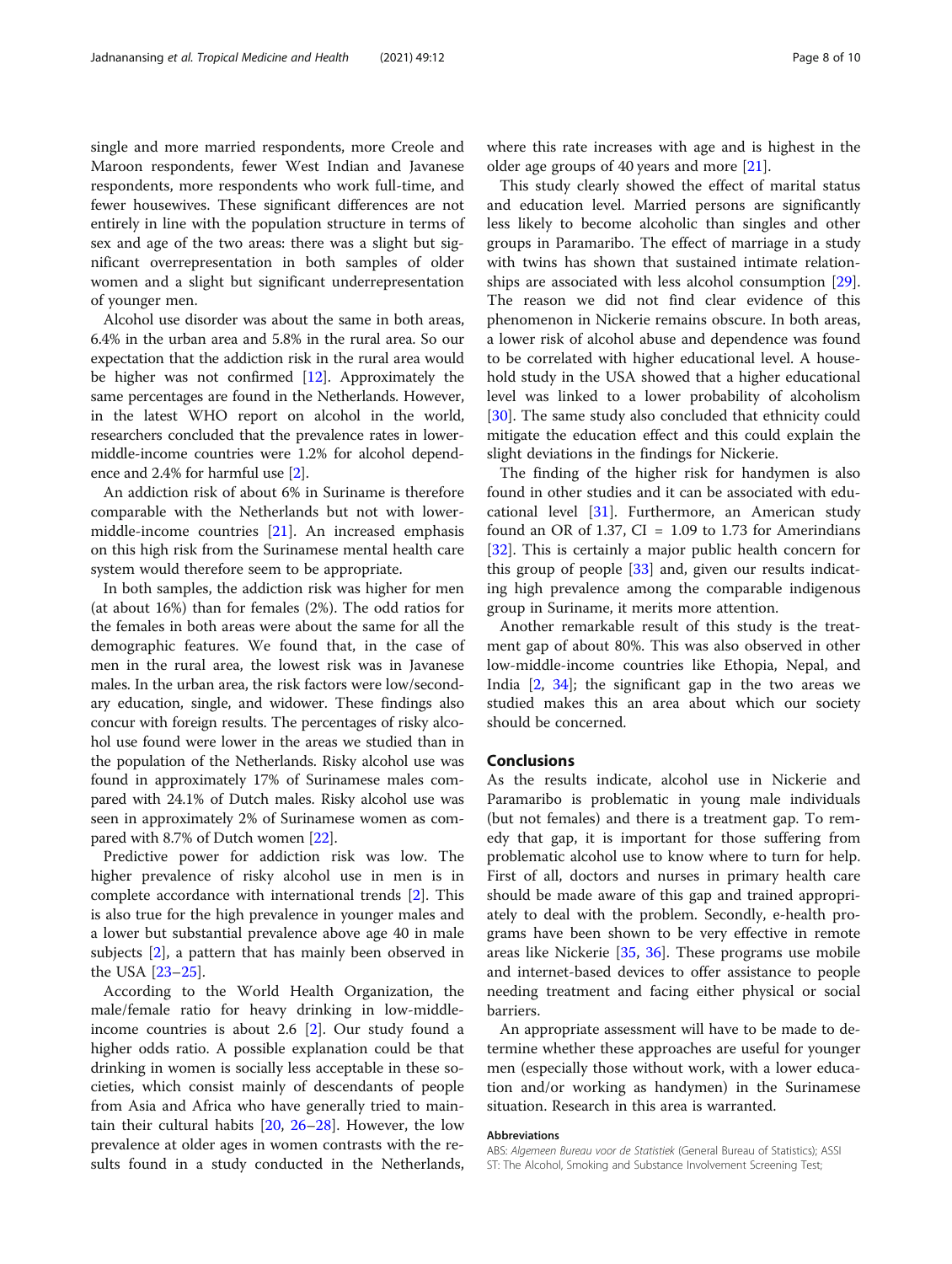<span id="page-8-0"></span>AUD: Alcohol use disorders; AUDIT: The Alcohol Use Disorder Identification Test; CIDI 3: Composite International Diagnostic Interview Version 3.0; LMICs: Low-middle-income countries; OR: Odds ratio; PCS: The Center for Psychiatry in Suriname; WHO: World Health Organization

#### Acknowledgements

Not applicable

# Authors' contributions

RJ co-designed the study, supervised the data acquisition in Nickerie, and drafted the manuscript. MB processed the data, drew preliminary conclusions, and critically reviewed the manuscript. RD co-designed the study, assisted in the collection of data, and critically reviewed the manuscript. KE collected data, prepared data for presentation, assisted in drafting, and critically reviewed the manuscript. VL supervised the data collection in Paramaribo, reviewed the acquired data and preliminary conclusions, and critically reviewed the manuscript. JD supervised the whole study, evaluated and reprocessed the data, presented the data structure, and critically reviewed the manuscript. RB reviewed the study design, assisted in data processing, collected the literature, assisted in drafting, and critically reviewed the manuscript. The author(s) read and approved the final manuscript.

#### Funding

The study was funded through a twinning facility by the Dutch Ministry of Foreign Affairs under the name of "Dwarkasing R, De Jonge M. Onderzoek naar alcoholgebruik, angst en depressieve klachten in Suriname, en aanbieden van zorg op maat en geïndiceerde e-mental health. Paramaribo, Amsterdam; 2014". The funding body had no role in the design of the study or in the collection, analysis, and interpretation of data or the writing of the manuscript.

# Availability of data and materials

The data that support the findings of this study are available from the Center of Psychiatry in Suriname (PCS) but restrictions apply to the availability of these data, which were used under license for the current study and so are not publicly available. Data are, however, available from the authors upon reasonable request and subject to permission from the Center of Psychiatry in Suriname.

# Ethics approval and consent to participate

The study design and the collection of data were approved by the Ethics Committee on Human Scientific Research (CMWO) of the Ministry of Health of Suriname. All participants or their parental representatives gave an oral (because of multilinguistic factors) and written consent for participation. In case a participant was illiterate, written consent was presented to a representative of the participant who detailed the content to said participant and then finalized with a signature.

### Consent for publication

Not applicable

## Competing interests

The authors declare that they have no competing interests.

## Author details

<sup>1</sup> Center for Psychiatry in Suriname and Department of Psychology Anton de Kom University of Suriname, Paramaribo, Suriname. <sup>2</sup>Research Department, Arkin Mental Health Institute, Amsterdam, The Netherlands. <sup>3</sup>Center for Psychiatry in Suriname and Faculty of Medical Science, Anton de Kom University of Suriname, Paramaribo, Suriname. <sup>4</sup>Research Department, Arkin Mental Health Institute Amsterdam and Department of Clinical Psychology, VU University, Amsterdam, The Netherlands. <sup>5</sup>Department of Physiology, Faculty of Medical Science, Anton de Kom University of Suriname, Paramaribo, Suriname.

# Received: 8 July 2020 Accepted: 21 January 2021 Published online: 02 February 2021

# References

- 1. Fitzgerald FS. On booze. New York: New Directions Publishing; 2011.
- 2. World Health Organization. Global status report on alcohol and health. 2018.
- 3. Mahli A, Hellerbrand C. Alcohol and obesity: a dangerous association for fatty liver disease. Dig Dis. 2016;34(Suppl. 1):32–9.
- 4. Teplova VV, Kruglov AG, Kovalyov LI, Nikiforova AB, Fedotcheva NI, Lemasters JJ. Glutamate contributes to alcohol hepatotoxicity by enhancing oxidative stress in mitochondria. J Bioenerg Biomembr. 2017;49:253–64.
- 5. Salonsalmi A, Rahkonen O, Lahelma E, Laaksonen M. The association between alcohol drinking and self-reported mental and physical functioning: a prospective cohort study among City of Helsinki employees. BMJ Open. 2017;7:e014368.
- 6. Zaman M, Razzaq S, Hassan R, Qureshi J, Ijaz H, Hanif M, et al. Drug abuse among the students. Pakistan J Pharm Res. 2015;1:41.
- 7. WHO, UNODC. International standards for the treatment of drug use disorders: revised edition incorporating results of field-testing. Geneva: World Health Organization and United Nations Office on Drugs and Crime; 2020.
- 8. Stroo E. 2013 Suriname national household drug prevalence survey; 2013.
- 9. Smyth A, Teo KK, Rangarajan S, O'Donnell M, Zhang X, Rana P, et al. Alcohol consumption and cardiovascular disease, cancer, injury, admission to hospital, and mortality: A prospective cohort study. Lancet. 2015;386:1945– 54.
- 10. Rehm J, Allamani A, Elekes Z, Jakubczyk A, Manthey J, Probst C, et al. Alcohol dependence and treatment utilization in Europe–a representative cross-sectional study in primary care. BMC Fam Pract. 2015;16:90.
- 11. Gfroerer JC, Larson SL, Colliver JD. Drug use patterns and trends in rural communities. J Rural Health. 2007;23:10–5.
- 12. Dickson JM, Gately C, Field M. Alcohol dependent patients have weak negative rather than strong positive implicit alcohol associations. Psychopharmacology. 2013;228:603–10.
- 13. De Graaf R, Ten Have M, van Dorsselaer S. De psychische gezondheid van de Nederlandse bevolking. 2nd ed. Utrecht: Trimbos instituut; 2010.
- 14. Griswold MG, Fullman N, Hawley C, Arian N, Zimsen SRM, Tymeson HD, et al. Alcohol use and burden for 195 countries and territories, 1990-2016: a systematic analysis for the Global Burden of Disease Study 2016. Lancet. 2018;392:1015–35.
- 15. Benegal V, Chand PK, Obot IS. Packages of care for alcohol use disorders in low- and middle-income countries. PLoS Med. 2009;6:1.
- 16. Carvalho AF, Heilig M, Perez A, Probst C, Rehm J. Alcohol use disorders. Lancet. 2019;394:781–92.
- 17. Tuithof M, ten Have M, van den Brink W, Vollebergh W, de Graaf R. Treatment seeking for alcohol use disorders: treatment gap or adequate self-selection? Eur Addict Res. 2016;22:277–85.
- 18. Zewdu S, Hanlon C, Fekadu A, Medhin G, Teferra S. Treatment gap, helpseeking, stigma and magnitude of alcohol use disorder in rural Ethiopia. Subst Abus Treat Prev Policy. 2019;14:1–10.
- 19. Dwarkasing R, De Jonge M. Onderzoek naar alcoholgebruik, angst en depressieve klachten in Suriname, en aanbieden van zorg op maat en geïndiceerde e-mental health. Paramaribo, Amsterdam; 2014.
- 20. Peralta RL. Raced and gendered reactions to the deviance of drunkenness: a sociological analysis of race and gender disparities in alcohol use. Contemp Drug Probl. 2010;37:381–415.
- 21. Geels LM, Vink JM, Van Beek JHDA, Bartels M, Willemsen G, Boomsma DI. Increases in alcohol consumption in women and elderly groups: evidence from an epidemiological study. BMC Public Health. 2013;13:207-19.
- 22. Trimbos. Factsheet riskant alcoholgebruik in Nederland. Utrecht; 2018.
- 23. Faden VB. Trends in initiation of alcohol use in the United States 1975 to 2003. Alcohol Clin Exp Res. 2006;30:1011–22.
- 24. Delker E, Brown Q, Hasin DS. Alcohol consumption in demographic subpopulations: an epidemiologic overview. Alcohol Research: Current Reviews. 2016;38:7–15.
- 25. Grant BF, Stinson FS, Harford TC. Age at onset of alcohol use and DSM-IV alcohol abuse and dependence: a 12-year follow-up. J Subst Abus. 2001;13: 493–504.
- 26. Goswami A, Reddaiah VP, Kapoor SK, Singh B, Dwivedi SN, Kumar G. Tobacco and alcohol use in rural elderly Indian population. Indian J Psychiatry. 2005;47:192.
- 27. Huu Bich T, Thi Quynh Nga P, Ngoc Quang L, Van Minh H, Ng N, Juvekar S, et al. Patterns of alcohol consumption in diverse rural populations in the Asian region. Glob Health Action. 2009;2:2017.
- 28. Setlalentoa BMP, Pisa PT, Thekisho GN, Ryke EH, Loots Du T. The social aspects of alcohol misuse/abuse in South Africa. South African J Clin Nutr. 2010;23:11–5.